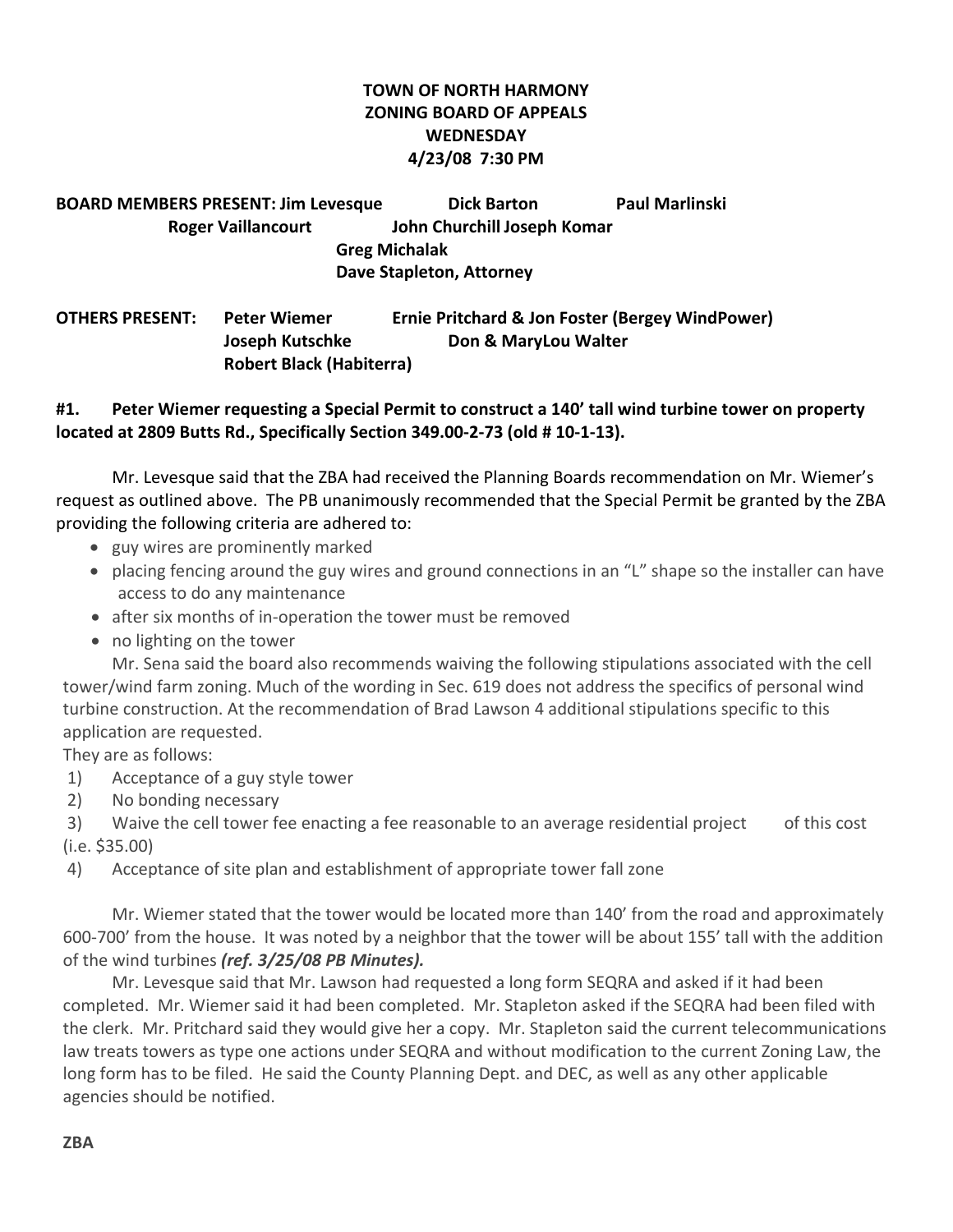### **4/23/08 (pg. 2)**

**Mr. Levesque motioned that the Zoning Board of Appeals take Lead Agency Status on the SEQRA. Mr. Barton seconded and the motion was carried unanimously.**

**On a motion made by Mr. Levesque and seconded by Mr. Churchill, the Town Clerk and Mr. Stapleton are authorized to review Sec. 619, Telecommunications Facility, and determine applicable agencies that should be notified for review of the application. The motion was carried unanimously.**

It was discussed and determined that the Public Hearing Notice should include the height of the tower and turbine at a total of 155'. It was also noted that the Planning Board and Mr. Lawson recommended a Special Use Permit fee of \$35.00 for this project. Mr. Pritchard asked if the Visual EAF portion of the SEQRA needed to be completed. Mr. Levesque said yes. Mr. Stapleton said if there are computer simulations or digital photos available, they should be submitted to the board. Mrs. Thomas said that photos of the tower style appear in the 2/08 application package.

# #2. Joseph Kutschke (re-hear) appearing for a one year review on a Special Permit issued on 4/25/07 for landscape equipment storage on property located at 2051 Gesaman Rd., Specifically Sec. 384.00-1-57 (old # **15‐1‐43.1).**

Mr. Levesque asked if there were any comments on Mr. Kutschke's activities in the past year. Mr. Kutschke said he had spoken to Mr. Lawson and no complaints have been received from neighbors. Mr. Levesque and Mr. Barton agreed that Mr. Kutschke has adhered strictly to the requirements specified in his original application and the property is well maintained. Mrs. Thomas said she notified all neighbors of the hearing and no complaints were received. Mr. Levesque briefly reviewed the original 4/07 application criteria for the board.

# **Mr. Levesque motioned that the ZBA extend for a 3 year period (expiring 4/2011) the Special Use Permit granted on 4/25/07 for landscape and equipment storage on Mr. Kutschke's property** located at 2051 Gesaman Rd., Specifically Sec. 384.00-1-57 with the provision that any complaints or **violations will be sufficient cause for the ZBA to require a review of the application. Mr. Komar seconded and the motion was carried unanimously.**

Mr. Kutschke asked if he was allowed to add a piece of equipment on the property (i.e. small excavator). He said although he had not provided a specific list of equipment to be stored when he filed the initial request, he did provide photos of the pieces to be stored. Mr. Barton said that something small in keeping with the "one man" style operation would probably not be objectionable. Mr. Churchill said that he thought the original intent was for Mr. Kutschke to get established and then move to a more suitable location if the business is a success. He agreed that the 3 year extension would allow an appropriate timeline for this to occur.

# **ZBA 4/23/08 (pg. 3)**

**#3. Donald E. Walter requesting a Use Variance to locate an apartment over a barn which does not** comply with Section 407 of the Zoning Code on property located at 5901 Stow Rd., Specifically Section **331.00‐2‐19.**